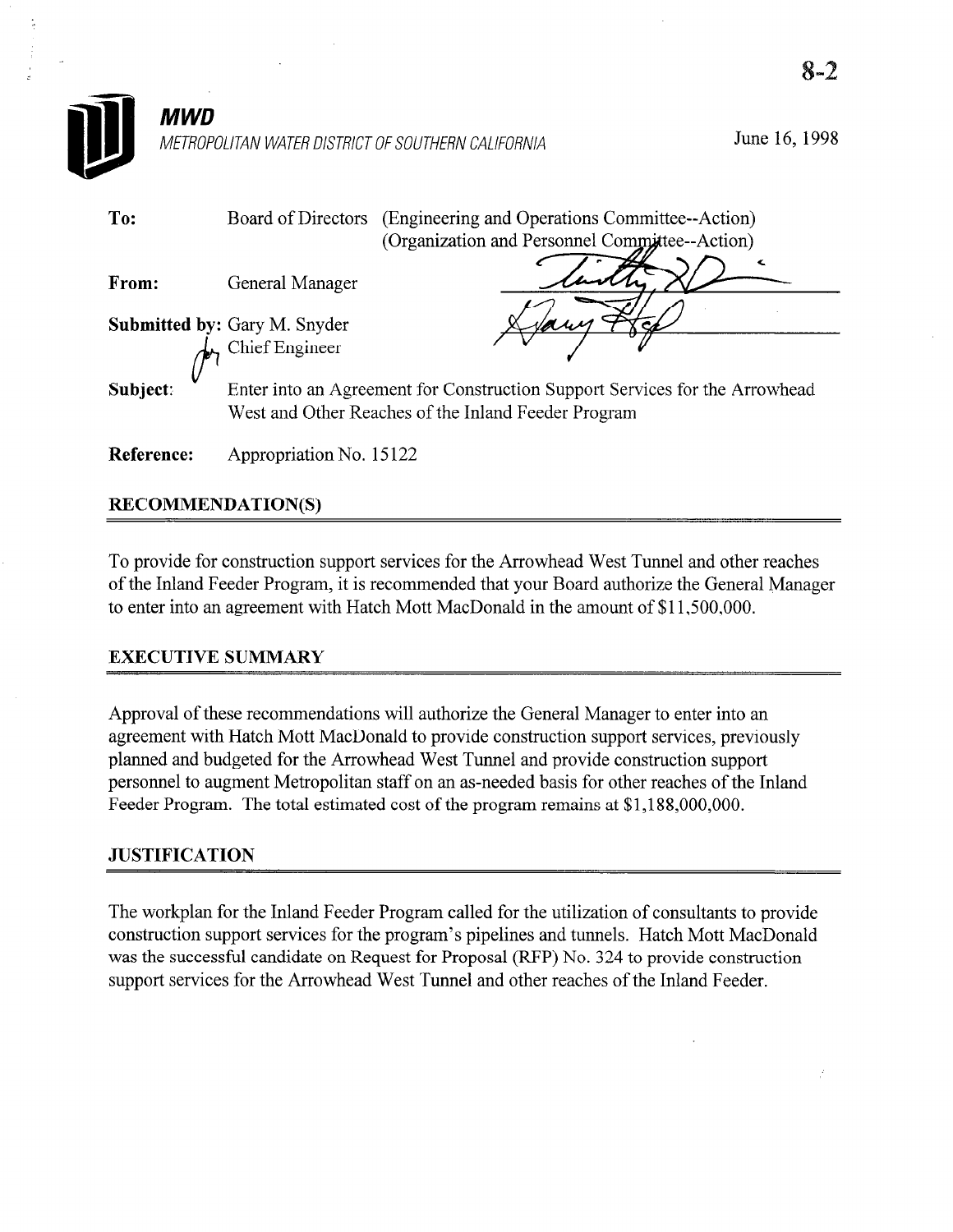### ALTERNATIVE(S) TO PROPOSED ACTION

#### Use Metropolitan Staff

An alternative to the proposed action would be to manage the construction of the subject project using only Metropolitan staff. This alternative would require the hiring and training of personnel with the requisite experience for the duration of this project.

#### Re-issue Request for Proposal

Metropolitan could reinitiate the selection of a consultant to perform this work; however, a competitive process was used and Hatch Mott MacDonald was selected as the most qualified candidate out of six respondents. Reinitiating the process would result in increased administrative costs and likely result in no added benefit to Metropolitan.

#### ACTIONS AND MILESTONES

- 0 Issue a Notice-To-Proceed for construction of the Arrowhead West Tunnel in June 1998
- $\Box$  Complete construction in mid 2002

## CEQA COMPLIANCE / ENVIRONMENTAL DOCUMENTATION

All California Environmental Quality Act (CEQA) requirements have been satisfied for the proposed action. In February 9, 1993, your Board certified the Final Environmental Impact Report for the Inland Feeder Program. This action satisfied the provisions of CEQA, and no further environmental documentation or reviews are necessary for your Board to take action on this recommendation.

#### CONTkACT SUMMARY

| <b>Contract Status:</b>     | New                   | <b>Type of Selection:</b>                                                           | <b>Competitive Proposals</b><br><b>RFP No. 324</b> |  |
|-----------------------------|-----------------------|-------------------------------------------------------------------------------------|----------------------------------------------------|--|
| Contract Form:              | Professional Services | <b>Firms Requesting RFP:</b>                                                        | 85                                                 |  |
| <b>Contract Type:</b>       | Time and Materials    | <b>Proposals Submitted:</b>                                                         | 6                                                  |  |
| <b>Evaluation Criteria:</b> |                       | Evaluation based on qualifications, expertise, methodology, and cost-effectiveness. |                                                    |  |

#### MBE / WBE

RFP No. 324 established certified Minority- and Women-Owned Business Enterprise anticipated levels (MBE/WBE) of participation for combined services at 15 percent. Hatch Mott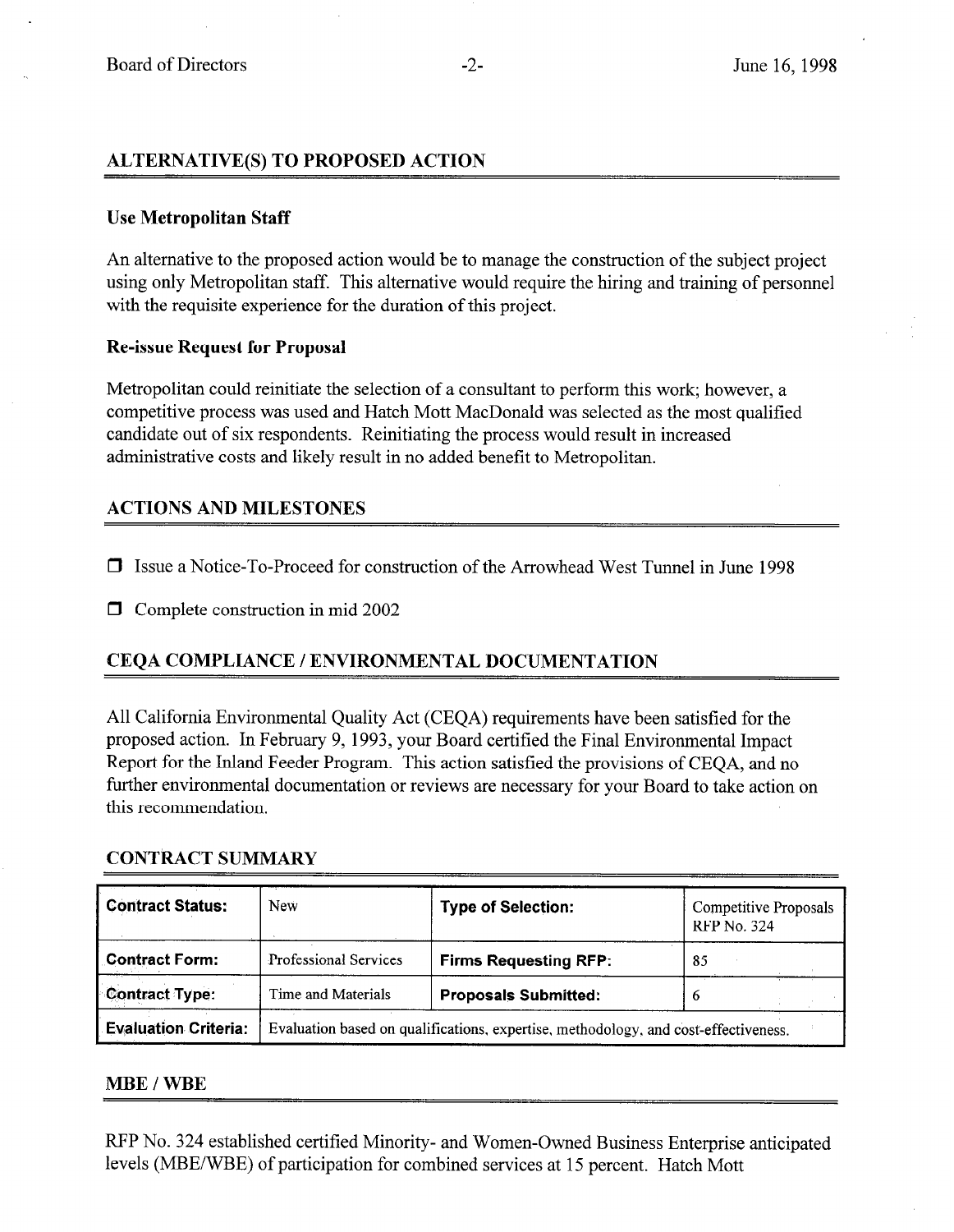MacDonald has committed to achieve a minimum of 50 percent certified MBE/WBE participation. The firms committed for use are shown in Attachment A.

#### DETAILED REPORT

The Arrowhead West Tunnel is the first reach of the Inland Feeder Program. It is located between the Arrowhead Springs area north of the City of San Bernardino and the Department of Water Resources Devil Canyon Power Plant near California State University, San Bernardino. This reach consists of approximately 21,200 feet of tunnel and 6,600 feet of buried pipeline which passes through a variety of ground and geologic conditions. Construction is scheduled to commence in mid-1998 and complete in mid-2002.

RFP No. 324 was issued in March 1998, to provide construction support services for the Arrowhead West Tunnel. Services include enforcement and administration of the construction contract, pipeline and tunnel inspection, coordination and monitoring of grouting operations, monitoring/mapping geologic conditions, and other administrative and clerical functions.

Additionally, RFP No. 324 calls for the consultant to make available additional construction support personnel to augment Metropolitan staff on other Inland Feeder reaches on an as-needed basis. This will help to optimize project staffing and ensure sufficient staff is available during peak periods of construction.

Responses from six firms were received, evaluated, and scored based on pre-established evaluation criteria. Three of the six respondents were selected to continue to the next phase of the selection process which included an oral interview and a submittal of the firms' budget and fee schedule.

Upon evaluation of the written proposals and oral interviews, Hatch Mott MacDonald (HMM) was identified as the most technically qualified respondent (see Attachment B). In addition, HMM submitted a proposal which included a competitive budget and fee schedule. Therefore, it is recommended HMM be selected to perform construction support services for the Arrowhead West Tunnel and provide construction support personnel on other Inland Feeder reaches on an as-needed basis.

DBmg:rev3 (ArrowheadWestMacDonald)

Attachments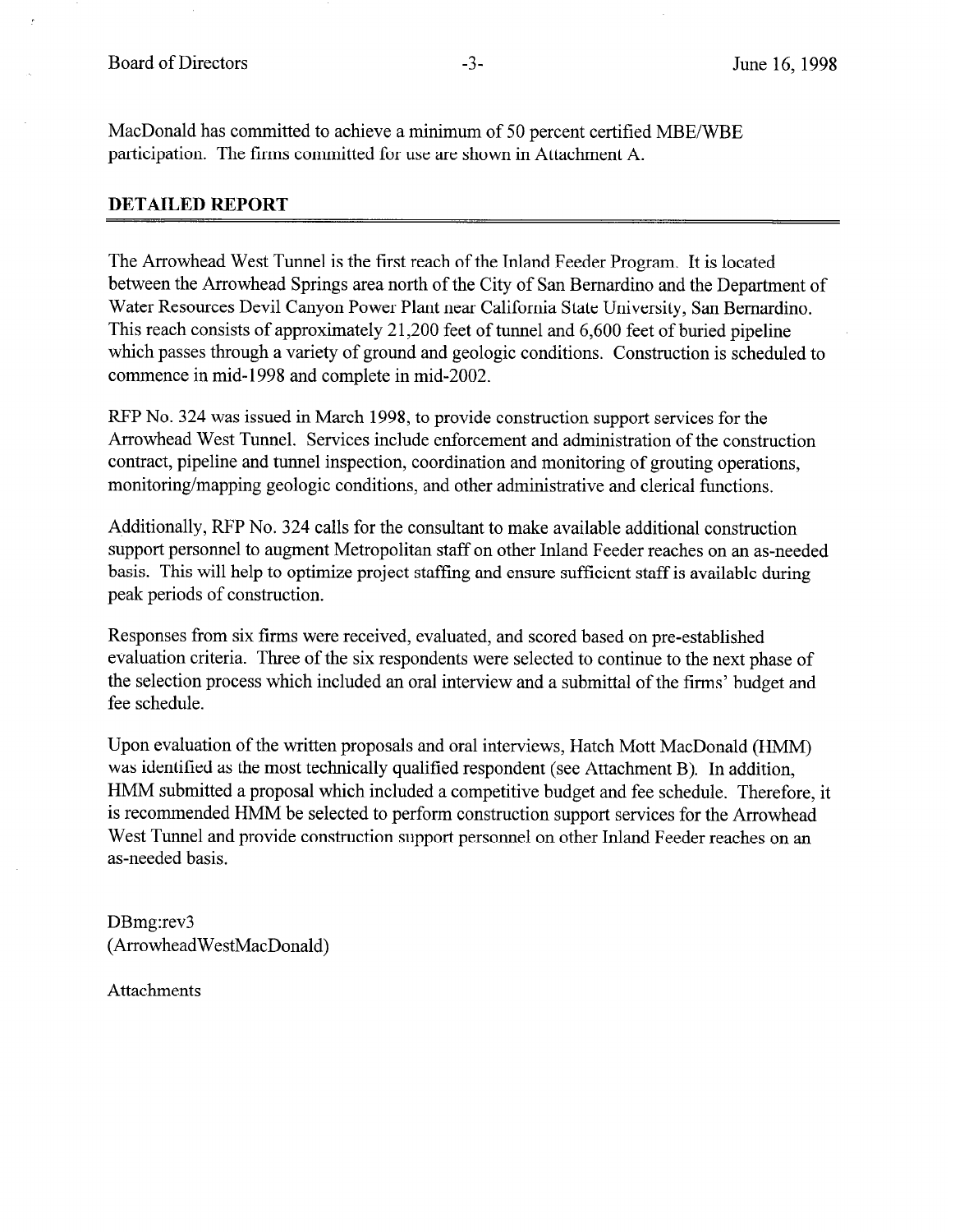## Attachment A

# **MBE/WBE PARTICIPATION** RFP No. 324

# Consultant Name: Hatch Mott MacDonald

 $\sim 10^6$ 

## Aticipated MBE/WBE Levels of Participation: 15% Combined MBE/WBE

| Name of Certified<br>MBE/WBE Subconsultant | <b>Work To Be Performed</b>   | Participation<br><b>MBE</b><br><b>WBE</b> |     |  |
|--------------------------------------------|-------------------------------|-------------------------------------------|-----|--|
|                                            |                               |                                           |     |  |
| EPC Consultants, Inc.                      | Inspection Services           | 30%                                       |     |  |
| KJM & Associates                           | Clerical                      |                                           | 10% |  |
| Pac 17                                     | Inspection Services           | 10%                                       |     |  |
|                                            |                               |                                           |     |  |
|                                            | Total Committed Participation | 40%                                       | 10% |  |